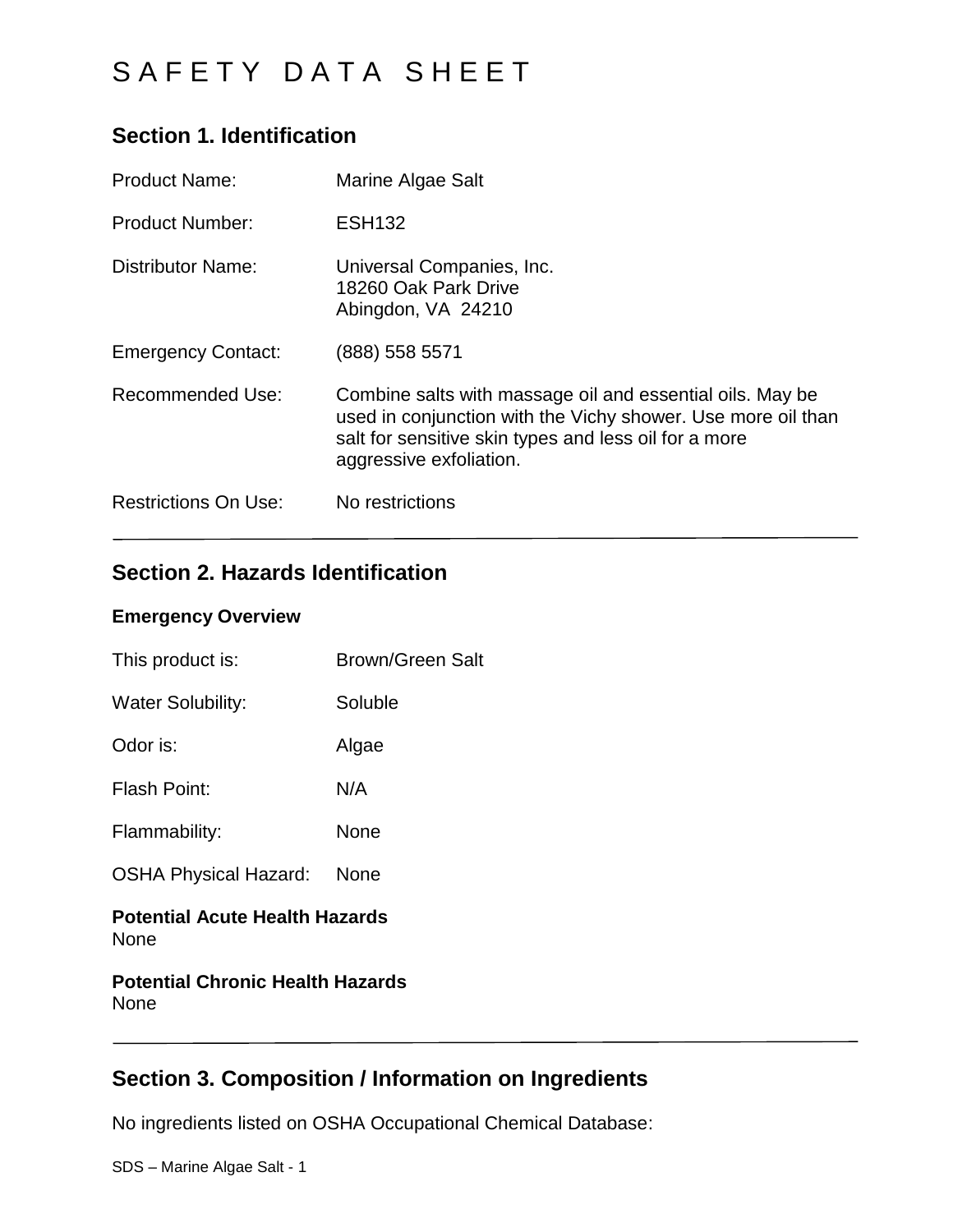## **Section 4. First Aid Measures**

### **Emergency and First Aid Measures**

| Eyes:       | Irrigate thoroughly with plenty of water until discomfort is relieved.                                                                                                          |
|-------------|---------------------------------------------------------------------------------------------------------------------------------------------------------------------------------|
| Skin:       | Avoid contact with irritated or damaged skin. If irritation occurs, remove<br>product, wash thoroughly with water and mild soap, then apply a soothing<br>ointment if available |
| Inhalation: | No evidence of adverse effects                                                                                                                                                  |
| Ingestion:  | If a large amount is swallowed, get medical attention                                                                                                                           |

### **Section 5. Fire Fighting Measures**

| Flashpoint:                                   | N/A                                  |
|-----------------------------------------------|--------------------------------------|
| Flammability:                                 | <b>None</b>                          |
| <b>Extinguishing Media:</b>                   | Dry Chemical, Foam or Carbon Dioxide |
| <b>Special Fire Fighting</b><br>Procedure:    | <b>None</b>                          |
| Unusual Fire and<br><b>Explosion Hazards:</b> | <b>None</b>                          |

### **Section 6. Accidental Release Measures**

Cover with an inert absorbent material and remove to a disposal container. Mop up and then wash with soapy water.

Disposal Procedure: Dispose of as specified by local codes. Observe local, state and federal regulations.

### **Section 7. Handling & Storage**

Covered storage at 15-25°C

Avoid freezing temperatures

Flammability: None

SDS – Marine Algae Salt - 2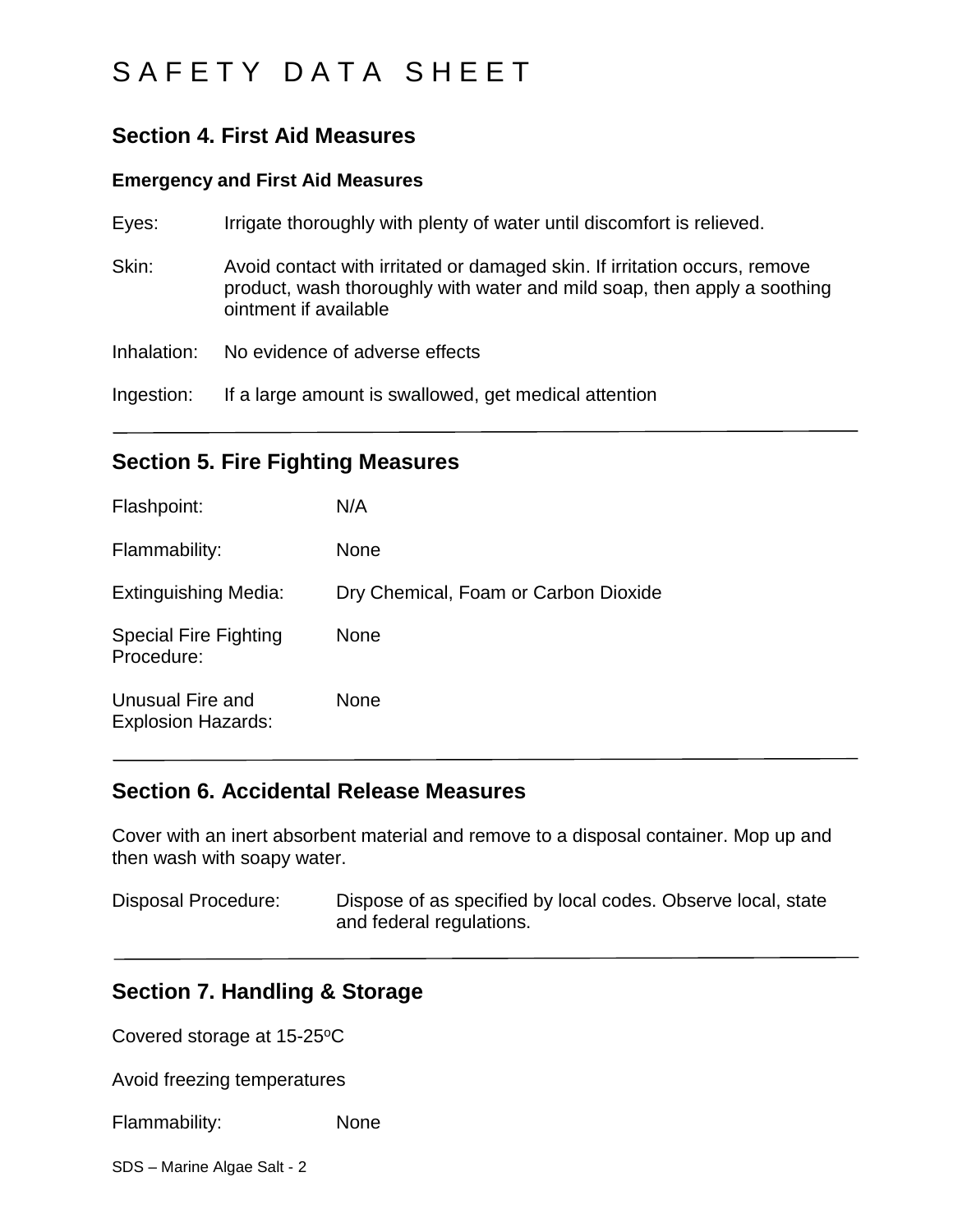Other Physical Hazards: None

# **Section 8. Exposure Controls / Personal Protection**

| Ingredients with limit values that require<br>monitoring at the workplace: | <b>None</b> |
|----------------------------------------------------------------------------|-------------|
| Personal Protective Measures:                                              |             |
| <b>Respiratory Protection:</b>                                             | <b>None</b> |
| Ventilation Protection:                                                    | <b>None</b> |
| Eye protection:                                                            | <b>None</b> |
| <b>Protective Gloves:</b>                                                  | <b>None</b> |

# **Section 9. Physical and Chemical Properties**

| <b>PARAMETER</b>         | <b>VALUE</b>                                |
|--------------------------|---------------------------------------------|
| Appearance:              | <b>Salt Crystals</b>                        |
| Colour:                  | Brown/Green                                 |
| Odor:                    | Algae                                       |
| <b>Physical State:</b>   | Crystals                                    |
| pH:                      | 7.0                                         |
| <b>Boiling Point:</b>    | >100C                                       |
| <b>Vapor Density</b>     | Not applicable                              |
| Solubility in Water:     | Soluble                                     |
| Specific Gravity (range) | Not applicable                              |
| % VOC                    | Complies with Federal and State regulations |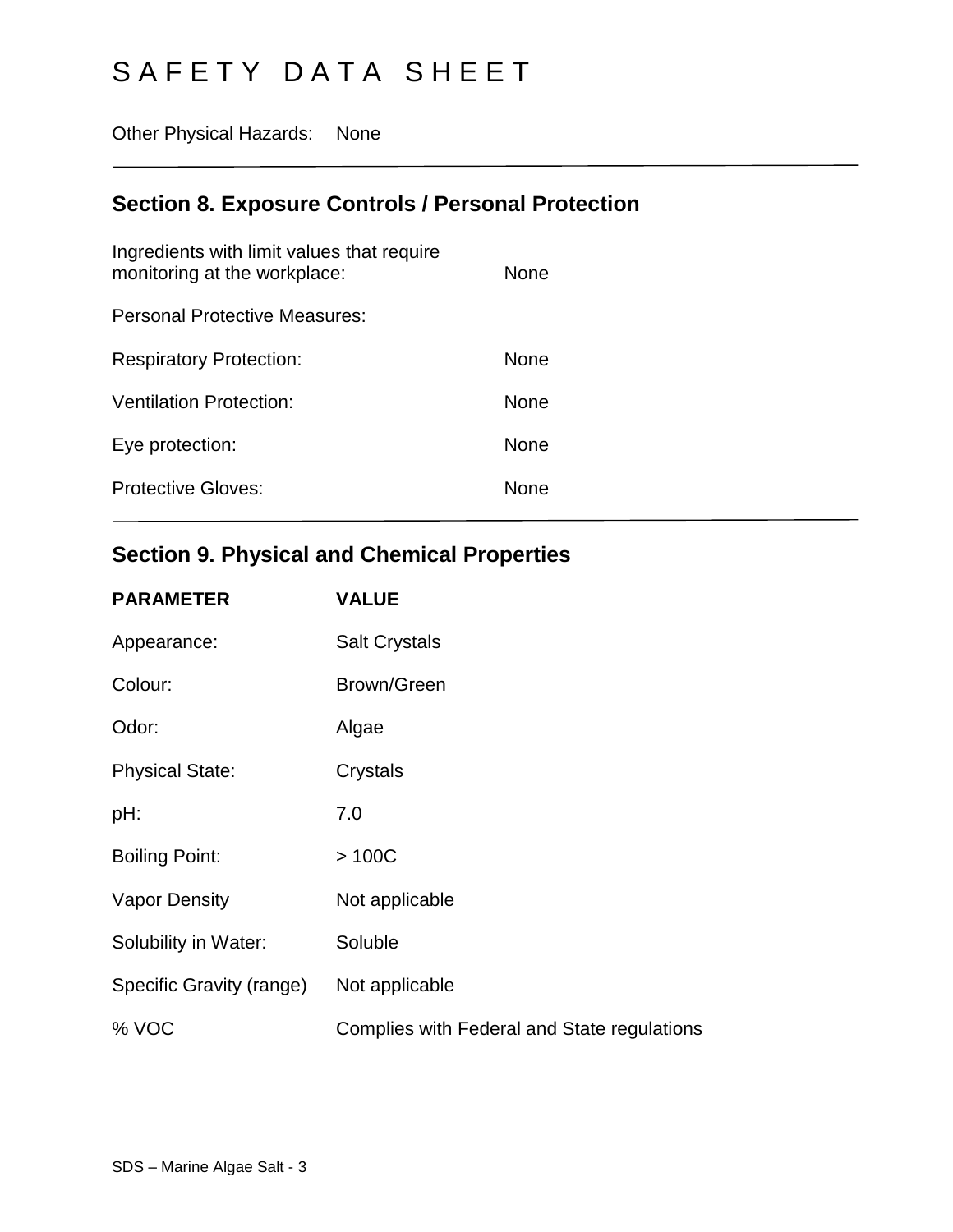# **Section 10. Stability and Reactivity**

| Stability:                              | <b>Stable</b>         |
|-----------------------------------------|-----------------------|
| Incompatibility:                        | None                  |
| <b>Hazardous Decomposition Products</b> | None                  |
| Hazardous polymerization:               | <b>Will Not Occur</b> |

# **Section 11. Toxicological Information**

| Eye Irritation:                           | Mild eye irritant                                                              |
|-------------------------------------------|--------------------------------------------------------------------------------|
| <b>Skin Corrosion/Irritation:</b>         | Not a skin irritant based on product testing                                   |
| <b>Respiratory or Skin Sensitization:</b> | Not a skin sensitizer based on product testing                                 |
| Acute toxicity:                           | Not Available                                                                  |
| <b>Germ Cell Mutagenicity:</b>            | Does not contain any ingredients known to be<br>mutagenic according to OSHA    |
| Carcinogenicity:                          | Does not contain any ingredients known to be<br>carcinogenic according to OSHA |
| Reproductive toxicity:                    | Not expected to cause reproductive toxicity                                    |
| STOT - Single Exposure:                   | Not expected to cause organ toxicity                                           |
| STOT - Repeat Exposure:                   | Not expected to cause organ toxicity                                           |
| <b>Aspiration Hazard:</b>                 | Not an aspiration hazard                                                       |

# **Section 12. Ecological Information**

| <b>Aquatic Toxicity:</b>          | Not expected to cause aquatic toxicity |
|-----------------------------------|----------------------------------------|
| Persistence and Degradability:    | Not Available                          |
| <b>Bioaccumulative Potential:</b> | Not Available                          |
| Mobility in Soil:                 | Not Available                          |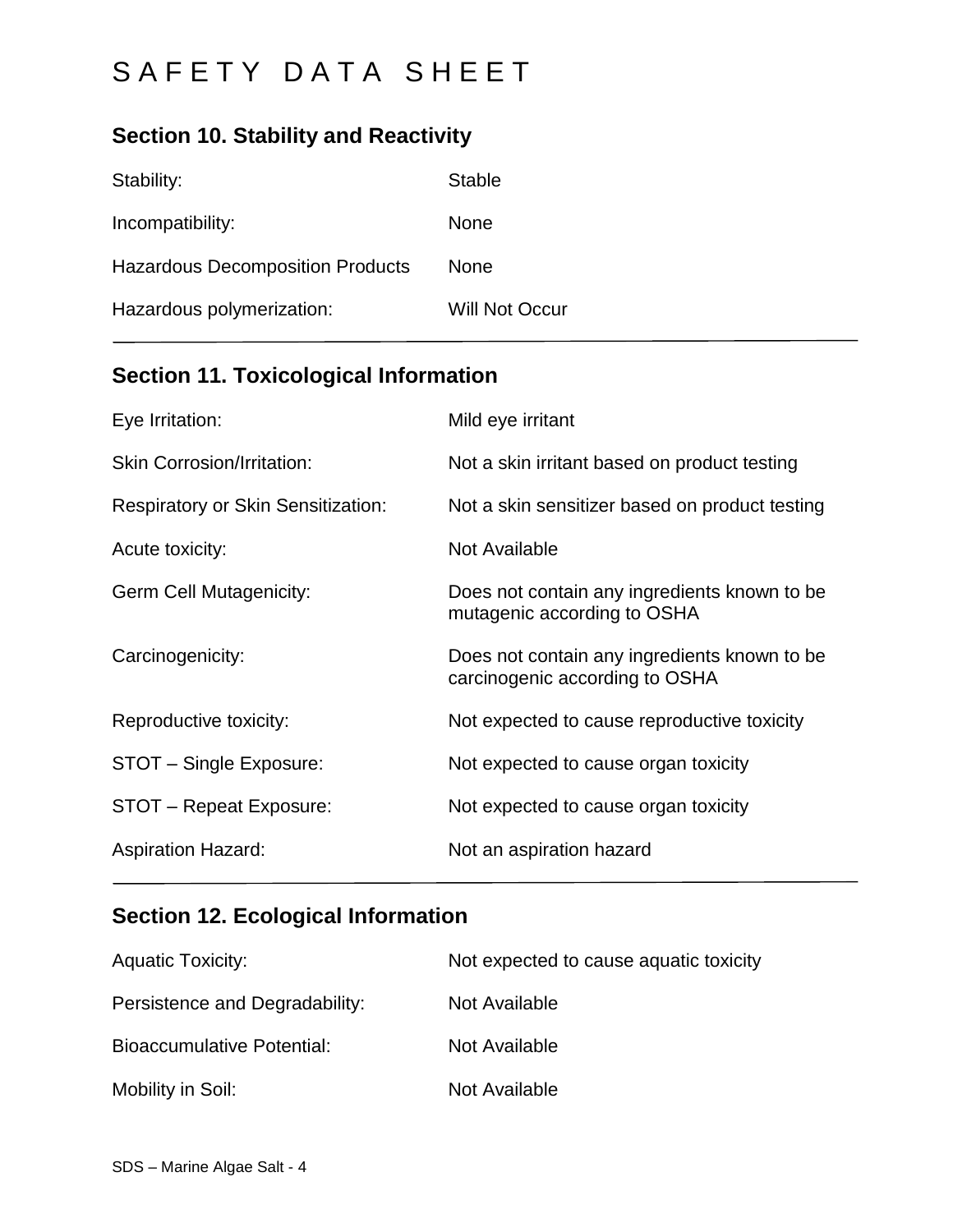Other Adverse Effects: Not expected to cause adverse effects.

### **Section 13. Disposal Considerations**

Consult applicable Local and State Regulations for disposal of non-hazardous liquids or solids. Do not dispose down sewer systems. Disposal in a properly regulated landfill is acceptable.

### **Section 14. Transport Information**

**Ground (DOT):**. Not hazardous for transport. **Vessel (IMDG):** Not hazardous for transport. Air (IATA): Not hazardous for transport.

### **Section 15. Regulatory Information**

### **US Federal**

The product described in this Safety Data Sheet is regulated under the Federal Food, Drug, and Cosmetics Act and is safe to use as per directions on container, box or accompanying literature (where applicable).

### **US States**

CA Prop 65: This product is not subject to warning labeling under California Proposition 65.

State Right-to-Know: No ingredients present in the finished product are listed on state right-to-know lists or state work exposure lists.

### **Toxic Substances Control Act (TSCA) Inventory Status:**

This material is for cosmetic use.

### **TSCA Export Notification Rules:**

This product does not contain any TSCA export notifiable ingredients.

#### **Sara Title III Section 313**

This product contains no chemicals subject to the reporting requirement of section 313 of SARA.

#### **CERCLA 302.4 Hazardous Substances**

Contains no CERCLA reportable ingredients.